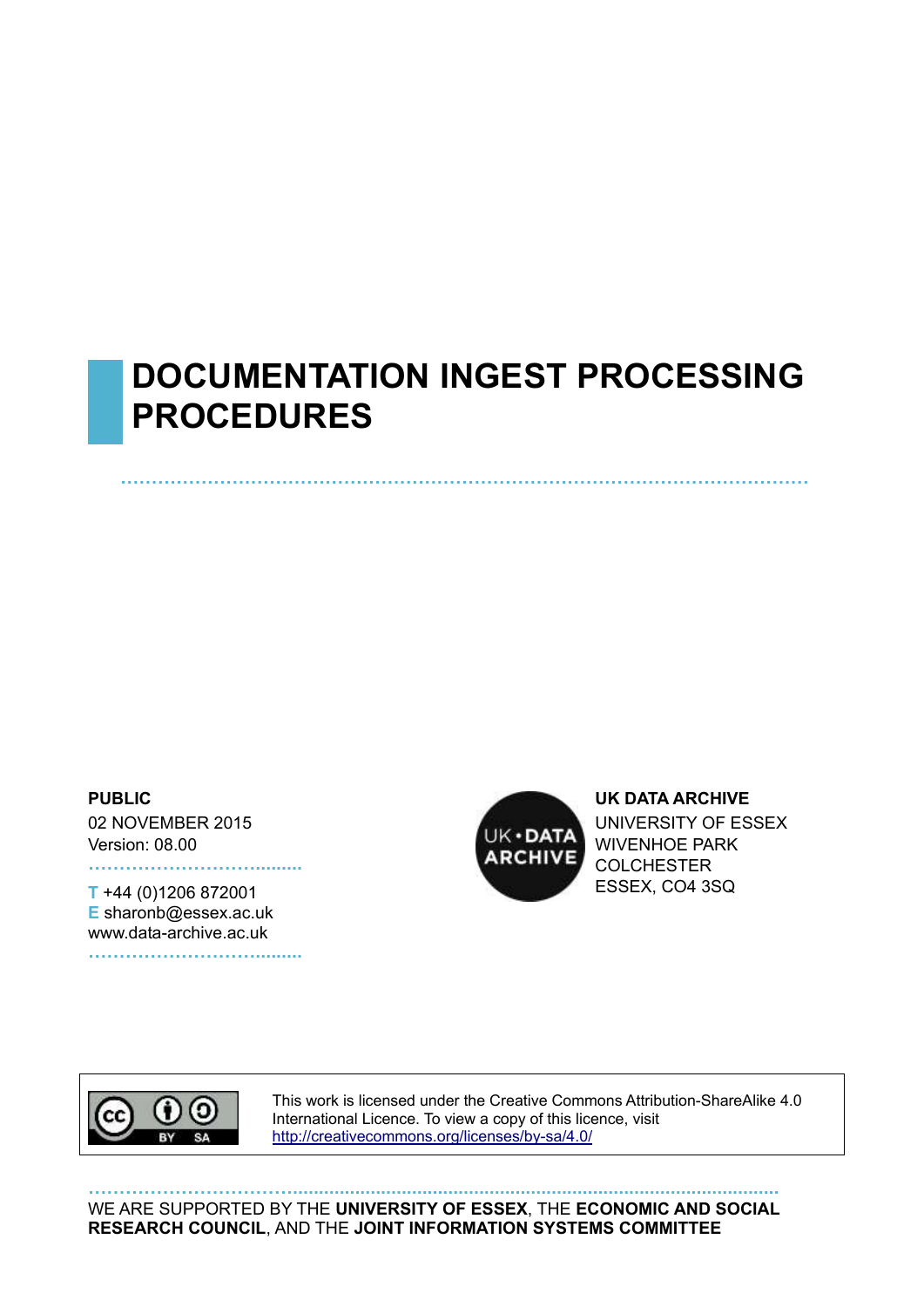# **Contents**

| 1.                                                                                       |  |
|------------------------------------------------------------------------------------------|--|
| 2.                                                                                       |  |
| З.                                                                                       |  |
| 4.                                                                                       |  |
|                                                                                          |  |
| 5.1.                                                                                     |  |
| 6.                                                                                       |  |
| 6.1.                                                                                     |  |
| 7.                                                                                       |  |
|                                                                                          |  |
|                                                                                          |  |
| 9.1. Creating Tagged Image File Format (TIFF) files from hard copy (paper) documentation |  |
|                                                                                          |  |
| 10.                                                                                      |  |
|                                                                                          |  |
| 11.                                                                                      |  |
| 12.                                                                                      |  |
|                                                                                          |  |
|                                                                                          |  |
|                                                                                          |  |
|                                                                                          |  |
|                                                                                          |  |
|                                                                                          |  |
|                                                                                          |  |
|                                                                                          |  |
| 13.                                                                                      |  |
| 14.                                                                                      |  |
|                                                                                          |  |
|                                                                                          |  |
|                                                                                          |  |
| 15.                                                                                      |  |
|                                                                                          |  |
|                                                                                          |  |
|                                                                                          |  |
|                                                                                          |  |
| 16.                                                                                      |  |
| 17.                                                                                      |  |
| 18.                                                                                      |  |
|                                                                                          |  |

#### **Scope**

#### **What is in this guide?**

This guide covers standards and procedures for the preparation and preservation of documentation for UK Data Archive studies.

#### **What is not covered by this guide?**

Data processing – see separate documents *Quantitative Data Ingest Processing Procedures* [CD081], *Data*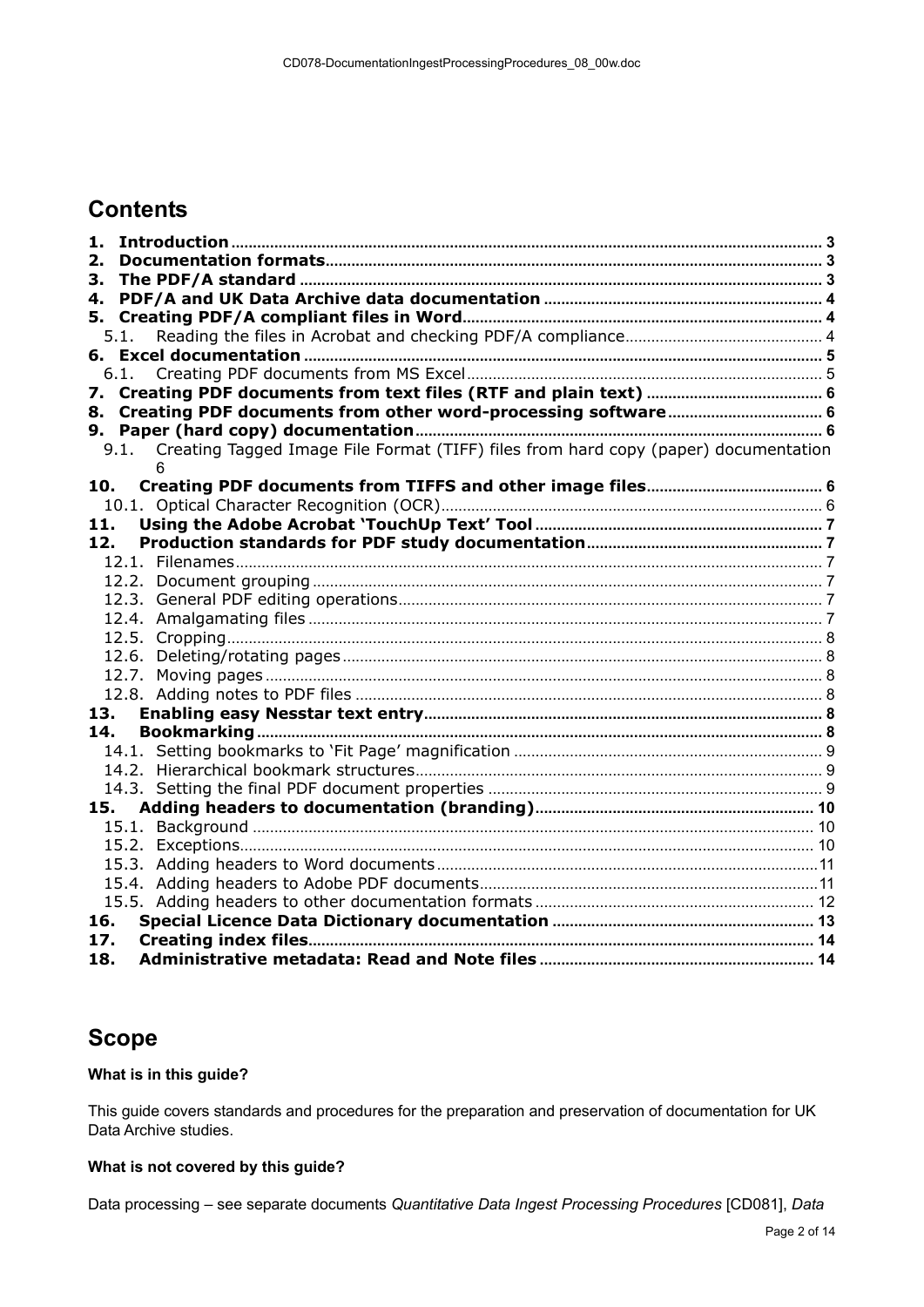*Ingest Processing Quick Reference* [CD080] and *Qualitative Data Ingest Processing Procedures* [CD093]

- Administrative metadata ('Read' and 'Note' files) that provide extra information for users and describe the ingest processing history of each study.
- Conversion of study-related email correspondence to Adobe PDF format.

It should be noted that some of the documents referenced within the text below are not publicly available, but external readers may of course contact the Archive in case of query.

# <span id="page-2-0"></span>**1. Introduction**

Unlike data files, there are no 'set' ingest processing standards for documentation files. However, an ingest standard (A\*, A, B or C) is allocated to denote the nature of the documentation materials deposited as part of a study/data collection (see separate document *Data Ingest Processing Standards* for further details*).*  However, value is added to study documentation through the creation of user guides and other documentation, and the addition of bookmarks to aid navigation.

# <span id="page-2-1"></span>**2. Documentation formats**

The primary documentation dissemination format created at the Archive is Adobe Portable Document Format (PDF). As with data formats, successful documentation archiving requires a balance between effective archival preservation and the provision of documentation in popular and well-supported software formats to enable easy secondary use. While Adobe PDF is not an ideal archival format (though the PDF/A standard is developing – see section 2.1 below), Adobe Reader software is free and easily available on the web (see [www.adobe.com](http://www.adobe.com/) ), and most data users will be able to access it.

Adobe PDF format also has advantages in that documents are relatively difficult to edit, and so have some inherent protection against inadvertent change by the user.

Most documentation is currently deposited in MS Office formats, i.e. Word, Rich Text Format (RTF) or Excel. These formats are relatively easy to convert to PDF.

# <span id="page-2-2"></span>**3. The PDF/A standard**

Where possible, it is desirable to ensure that study folder materials are converted to PDF/A format. The Archive is moving towards using the PDF/A standard for all study documentation.

PDF/A is a file format for the archiving of electronic documents, based on Adobe's PDF Reference Version 1.4. It is defined by ISO standard 19005-1:2005, published in 2005, and is implemented within Adobe Acrobat versions 5 onwards. The standard identifies a 'profile' for electronic documents that ensures they can be reproduced in exactly the same format in the future. Therefore, it requires PDF/A documents to be fully self-contained. All metadata and other information necessary to display the document in the same format each time is embedded in the file. This includes (but is not limited to) all content (text, raster images and vector graphics), fonts, and colour information. A PDF/A standard document cannot be reliant on externally-sourced information, e.g. hyperlinks. Further information on settings and the PDF/A standard is available at <http://www.digitalpreservation.gov/formats/fdd/fdd000125.shtml>.

The ISO standard defines two levels of PDF/A compliance for PDF files:

- 1. PDF/A-1a (level A compliance)
- 2. PDF/A-1b (level B compliance)

PDF/A-1b is the basic level of compliance, and aims at ensuring reliable reproduction of the document. Documents converted to PDF/A-1b are acceptable for archiving. PDF/A-1a is a higher level of compliance, which is harder to attain, and includes PDF/A-1b compliance plus document structure ('tagging'), aiming to ensure that document content is also fully searchable. Microsoft Word versions 2010 onwards enable easier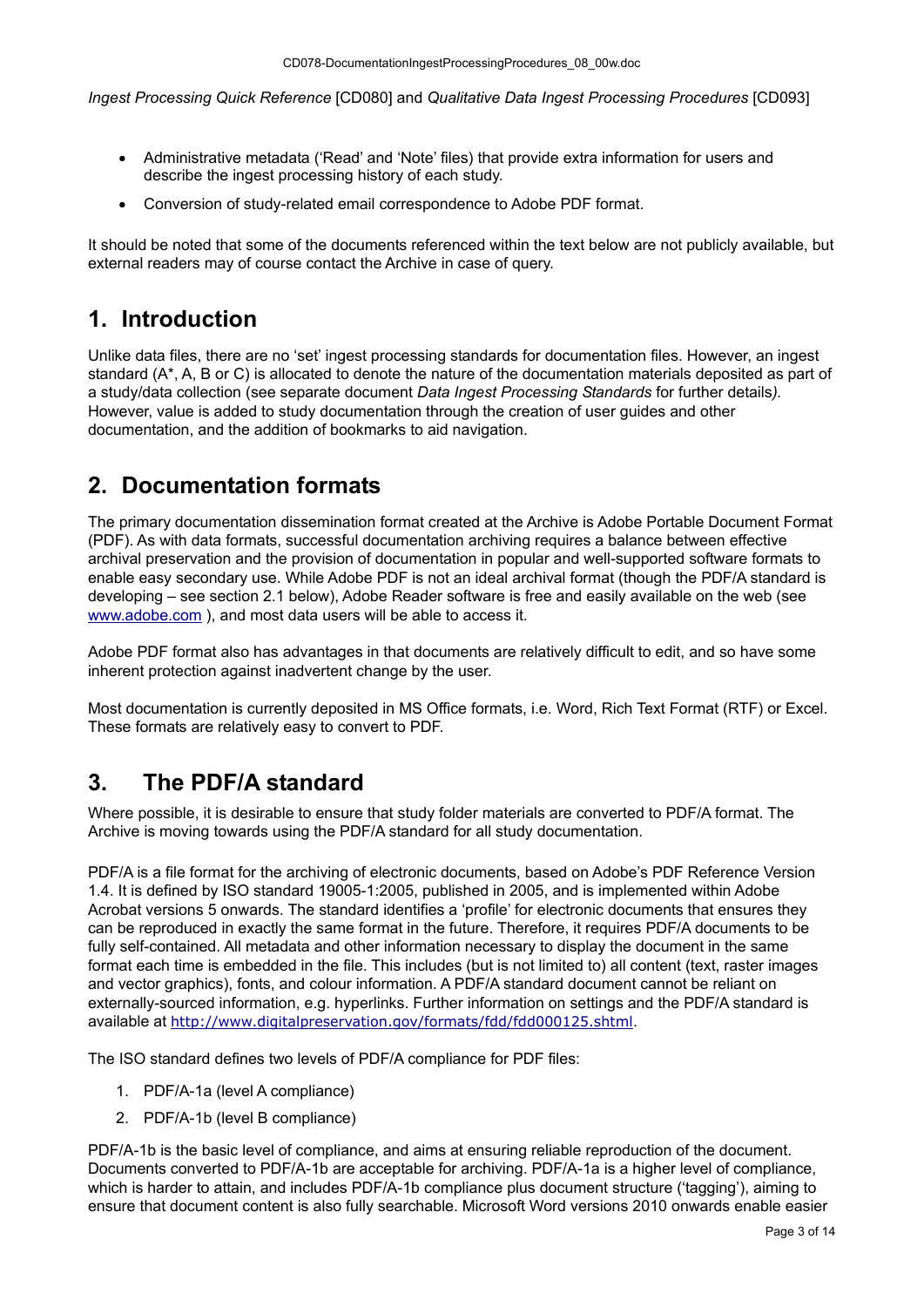conversion to PDF/A-1a, which should be used where possible for Archive documentation. However, due to the diverse nature of documents deposited (which often includes PDF documents that are not PDF/A compatible, the standard is not currently rigidly enforced, but used wherever possible.

# <span id="page-3-0"></span>**4. PDF/A and UK Data Archive data documentation**

Conversion of born-digital UK Data Archive study documentation to PDF/A-1b is relatively straightforward using Microsoft Word 2010 and Adobe Acrobat version 9, but it is not infallible. It is also worth considering at this stage that the Archive's holdings contain many older studies that include PDF documents scanned from paper, which are unlikely to become compliant to either PDF/A level.

# <span id="page-3-1"></span>**5. Creating PDF/A compliant files in Word**

Open the relevant document in Word (2010 and above). Convert it as follows:

- Select the 'File' menu ( top left-hand tab), then the 'Save and Send' option from the left-hand side section of the screen.
- Select 'Create XPS/PDF document' from the middle section.
- Click on the 'Create XPS/PDF' button in the right hand section. The 'Publish' window will appear check the filename and location is correct for the PDF file and then click on the 'Options' button on the bottom right.

From the top down, set the following options (they only need to be set once, and should remain selected for future documents):

- Under 'Page Range' check that the page selection etc. is correct for the file to be created.
- Under 'Publish what', select 'Document' (not 'Document including markup')
- Under 'Include non-printing information', select 'Create bookmarks' with the 'Using Headings' option. (Note that if there are no headings in the document you're using this option will not be available – try again with a multi-page document with headings) and ensure that the 'Document structure tags for accessibility' is ticked.
- Under 'PDF options', select 'ISO 19005-1 compliant PDF/A'.

When ready, click 'OK' and then the 'Publish' button in the Publish window.

### <span id="page-3-2"></span>**5.1. Reading the files in Acrobat and checking PDF/A compliance**

When the document opens in Adobe Acrobat 9 and above, a header may appear stating 'You are viewing this document in PDF/A mode'. If so, this setting needs to be changed, otherwise no edits or amendments can be made to the file. To change the settings (they only need to be set once, and should remain selected for future documents):

- Go to the Edit tab on the top menu
- Choose 'Preferences' (bottom of the menu list).
- Highlight 'Documents' in the left-hand section and under 'PDF/A View Mode' select 'Never' from the drop-down list instead of the 'Only for PDF/A documents' that is set by default. Click OK to save.

To check PDF/A compliance:

- Go to the Advanced tab on the top menu Preflight.
- In the Preflight window, select 'Verify compliance with PDF/A1-a' from the list.
- Click on the 'Analyze' button. Usually, it should return 'No problems found', meaning that the file is PDF/A1-a compliant. If problems are listed, try going back and selecting the 'Analyze and Fix' button instead.

Files created from electronic documents via Word 2010 will usually be PDF/A1-a compliant, but there are exceptions. If PDF/A1-a compliance fails, try checking for PDF/A1-b compliance instead, using the same method but choosing 'Verify compliance with PDF/A1-b' instead, though this may fail too. In case of query, or if attempts to produce PDF/A-compliant documents consistently fail, please consult the Data Curation Manager.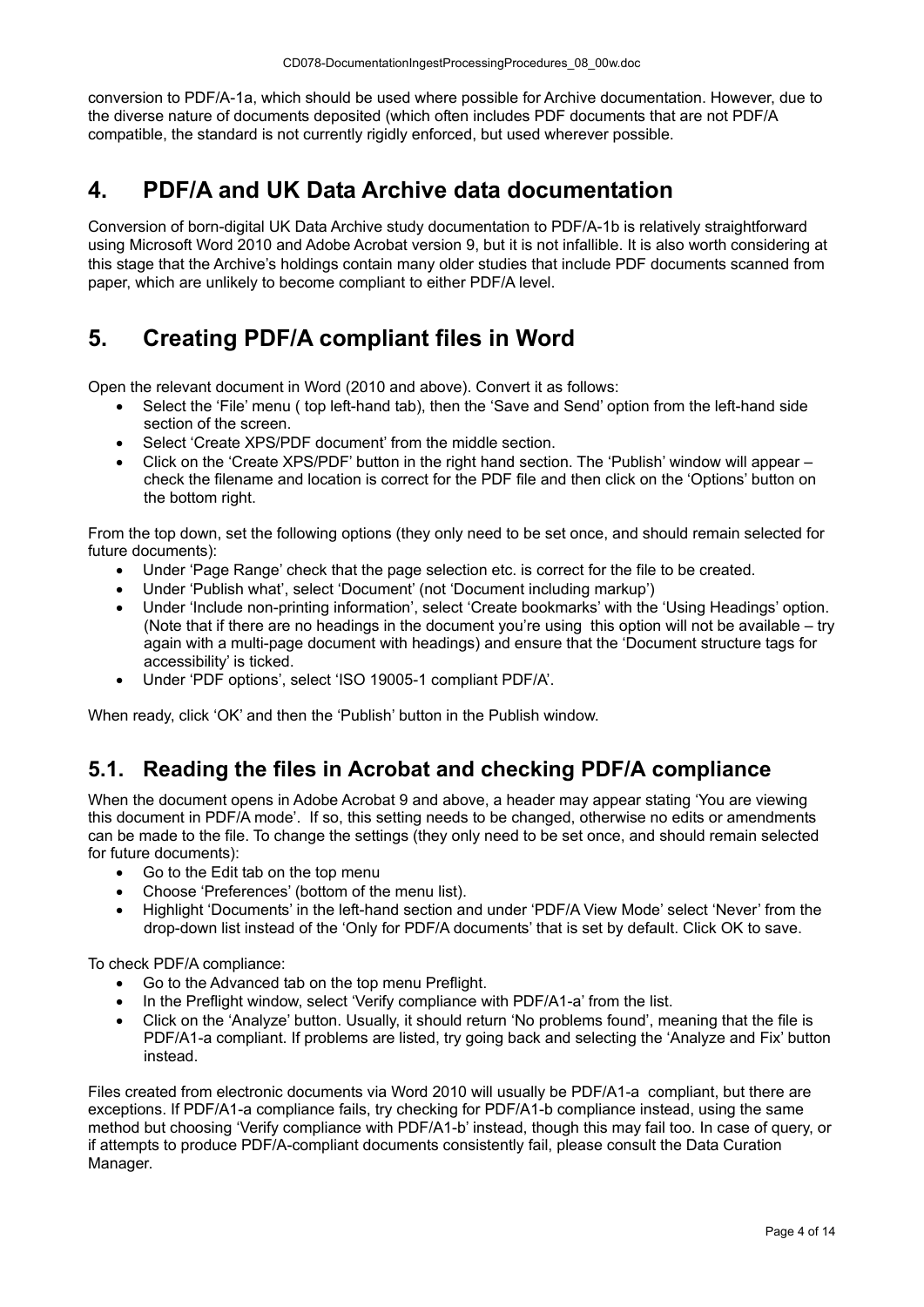# <span id="page-4-0"></span>**6. Excel documentation**

Documentation may also be deposited in MS Excel format. The most common examples include variable lists and codebooks and occasionally questionnaires.

Excel documentation should always be checked carefully to ensure that it contains only material that can be classed as documentation and made available via the Discover catalogue record webpage. All spreadsheets and worksheets within the file should be checked accordingly, including linked data used to create graphs, etc. If data are found in the file, the depositor should be contacted and clarification sought as to whether the data element should be removed from the file or it should be treated as data and made available subject to authentication along with the rest of the data files.

If the Excel file includes text or set formatting, or makes use of a 'freeze pane' scrolling facility, it may not be easy to create successful PDF conversions. In this case, the document may be left in Excel format, and a suitable note added to the Note file. If the file to remain in Excel format is part of the documentation for secondary users, a copy should be archived under an SN/excel/ directory. The original document should also be archived under /noissue/.

### <span id="page-4-1"></span>**6.1. Creating PDF documents from MS Excel**

Microsoft Excel 2010 and earlier files can also be converted to PDF files in a similar fashion to Word 2010 documents

Open the relevant document in Excel 2010. Convert it as follows:

- Select the 'File' menu (top left-hand tab), then the 'Save and Send' option from the left-hand side section of the screen.
- Select 'Create XPS/PDF document' from the middle section.
- Click on the 'Create XPS/PDF' button in the right hand section. The 'Publish' window will appear check the filename and location is correct for the PDF file and then click on the 'Options' button on the bottom right.

From the top down, set the following options (they should remain selected for future documents):

- Under 'Page Range' check that the page selection etc. is correct for the file to be created (usually 'All').
- Under 'Publish what', 'Active sheet' will be selected. (This can be changed to 'Entire workbook', but this may not be appropriate for the file to be converted – conversion by sheet may be a better option - this can be decided on a case-by-case basis)
- Under 'Include non-printing information', ensure 'Document structure tags for accessibility' is ticked.
- Under 'PDF options', select 'ISO 19005-1 compliant PDF/A'.

When ready, click 'OK' and then the 'Publish' button in the Publish window.

However, there are some points to remember (and some pitfalls to be avoided):

- It is very important to make sure all columns are set wide enough in the Excel file to display all the text within them prior to PDF conversion. If this is not done, the PDF file will display the cells with truncated text.
- Large Excel spreadsheets may also cause problems in Acrobat due to the limitations of the printable area, so such conversions should be checked very carefully. Reduction to a percentage of page size is possible in Excel via the Print dialog box in order to make the sheet display on one page, but for very large Excel sheets this may render the resulting PDF to such a small size it may need a great deal of magnification to be legible.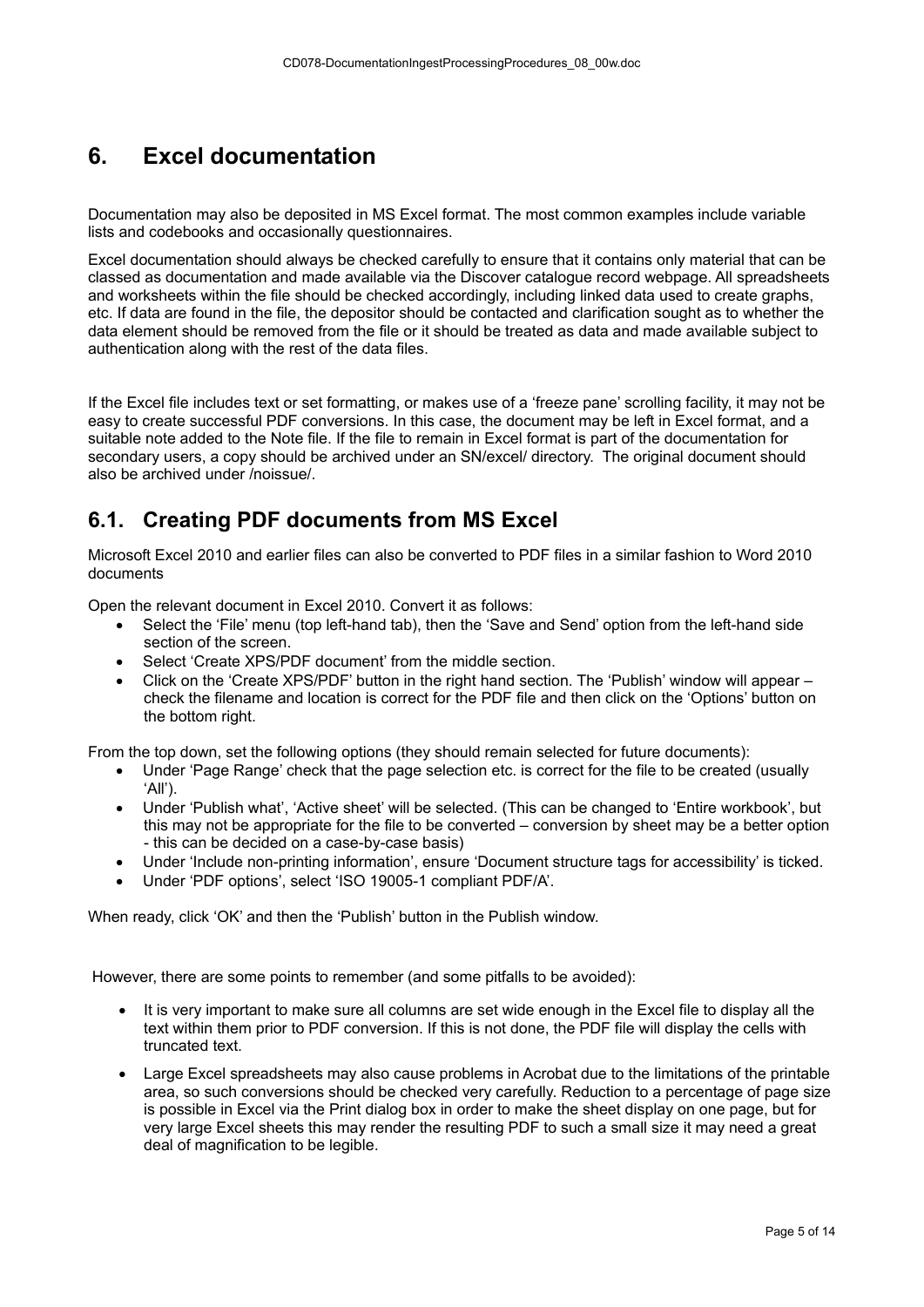# <span id="page-5-0"></span>**7. Creating PDF documents from text files (RTF and plain text)**

Text files (both plain text or RTF) can easily be converted to PDF via MS Word 2010. Any format editing of the file should be carried out in MS Word prior to PDF conversion. It should be possible to ensure PDF/A compliance via MS Word (see section 2.3.2 above).

# <span id="page-5-1"></span>**8. Creating PDF documents from other word-processing software**

Other proprietary formats may occasionally be deposited at the UK Data Archive (MS Works, WordPerfect, Claris Works, Open Office, etc.). Such files may be imported directly into MS Word and then converted to PDF (some editing may be required), or first exported from their proprietary format as RTF and then imported into Word for further conversion.

# <span id="page-5-2"></span>**9. Paper (hard copy) documentation**

The deposit of hard copy documentation at the Archive is becoming increasingly rare, but sometimes still occurs, meaning that the paper copy must be scanned to create electronic documentation for preservation and dissemination.

### <span id="page-5-3"></span>**9.1. Creating Tagged Image File Format (TIFF) files from hard copy (paper) documentation**

Before scanning, check with the depositor (if not already done) whether the document is available in electronic format.

If the hard copy documentation is double-sided, it should for ease be photocopied to single-sided format before scanning. Material that is primarily text should normally be scanned at 300dpi resolution, though higher resolution may be used where required. All material should be scanned into TIFF format, which is a flexible and adaptable format for handling images and data within a single file. Older studies in the Archive's collection will have one TIFF file for each documentation page; this is preferable for archival standards in case of future file corruption, and should be the norm when processing hard copy documentation, but more recent studies may have many pages in one TIFF file. The TIFF files will be further converted to PDF, but the original TIFF files must also be archived on the Archive preservation system. Instructions on how to use the current Archive document scanner are available in the Appendix to this document.

Note: All original TIFF files for each study processed must be preserved on the Archive's preservation system. To do so, all TIFF files produced from scanning hard copy documentation should be placed directly into a directory named after the four-digit Archive study number.

# <span id="page-5-4"></span>**10.Creating PDF documents from TIFFS and other image files**

Scanned images from paper documentation (TIFFs) and other image files supplied by the depositor (in any common ingest format, such as .jpg) are easily imported into PDF, using the 'File' drop-down menu and selecting 'Create PDF' (a multiple files version is available). If any image editing needs to be carried out to enhance legibility, it is generally easier to edit the TIFF images in a graphics program such as Paint Shop Pro or Adobe Photoshop, before conversion to PDF. If so, the editing work should be carried out on a copy of the TIFF file to avoid problems.

# <span id="page-5-5"></span>**10.1. Optical Character Recognition (OCR)**

All scanned hard copy material should be subjected to OCR, except where the text content is minimal (i.e. not scans of pictures or photographs, etc.). Such TIFFs can simply be opened into Acrobat, saved as a PDF file and then inserted into any PDF document (see below for details of merging files and moving pages). OCR may be carried out in Adobe Acrobat (depending on the version used). If the OCR option is available,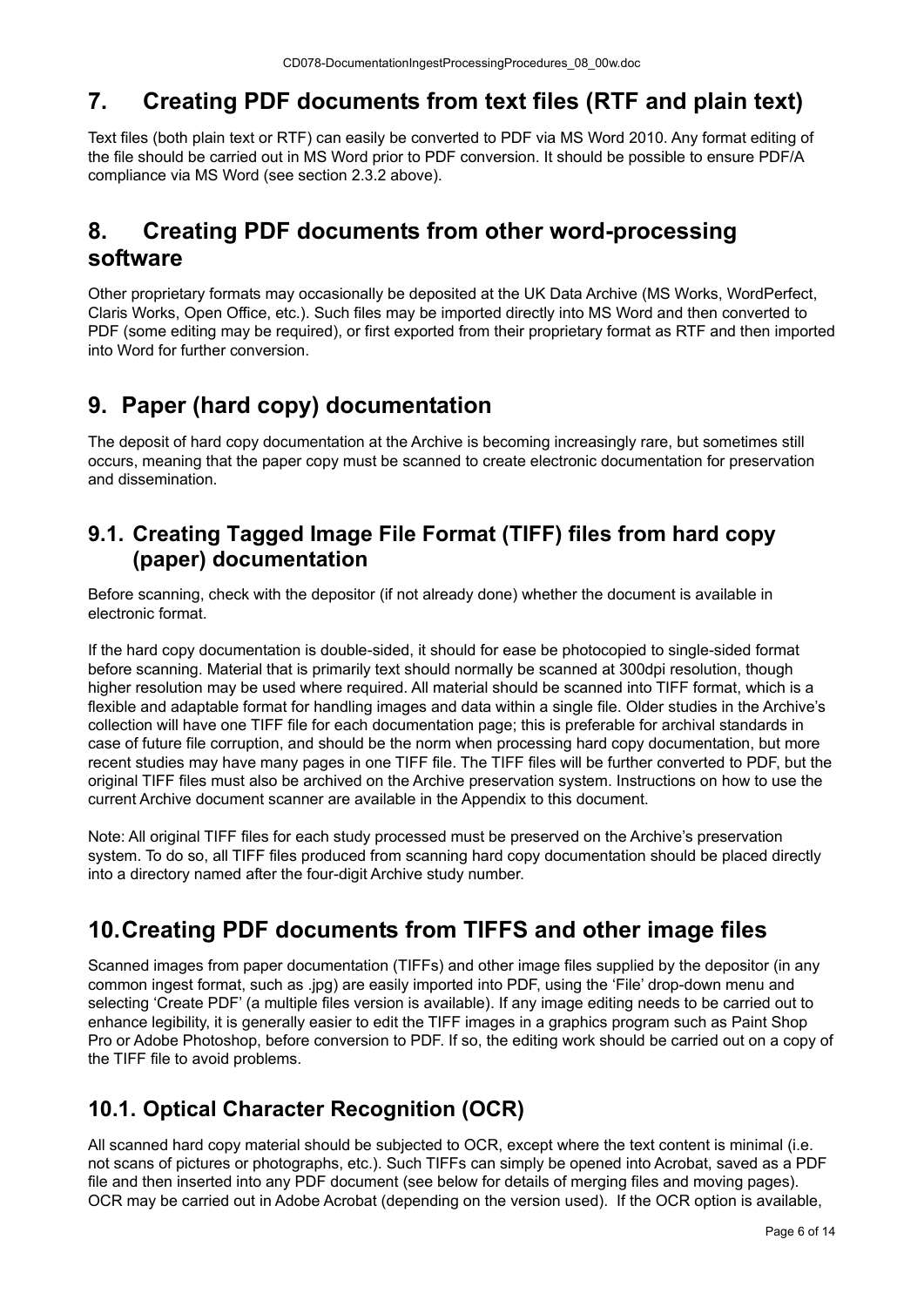select 'Recognize Text using OCR' and 'Start' from the 'Document' menu in Acrobat, and specify the following preferences before running the OCR:

- Primary OCR language: English (UK)
- PDF Output Style: Searchable image (exact)
- Downsample: Low (300dpi)

OCR should also be carried out on born-digital documentation for studies destined for Nesstar (see section 13 below).

# <span id="page-6-0"></span>**11. Using the Adobe Acrobat 'TouchUp Text' Tool**

The 'TouchUp Text' tool in Adobe Acrobat may be useful for limited editing of text once OCR software has been run on scanned hard copies. After selecting the icon, place the cursor over the text to be edited. A box will appear within which the text can be amended. This tool also allows very limited editing to be carried out, such as moving text along on the same line, which may be useful when pagination has gone astray. Extra lines of text cannot be added. More extensive editing will need to be done on the original tiff file using Photoshop or PaintShop Pro, as noted above.

# <span id="page-6-1"></span>**12.Production standards for PDF study documentation**

#### <span id="page-6-2"></span>**12.1. Filenames**

The Archive has some standards for the naming of PDF and other documentation files, though a degree of flexibility is required and practised according to the requirements of the study. The filenames of deposited files are usually retained, though this may be decided on a case-by-case basis. The study number is normally added as a prefix, though some depositors (such as the Centre for Longitudinal Studies) prefer this is not done. All filename changes are recorded in the study Note file, and if the information is also needed by users, in the study Read file.

### <span id="page-6-3"></span>**12.2. Document grouping**

The work of the (now completed) Survey Question Bank project based at the Archive, -highlighted some useful groupings for particular types of study documentation, especially for larger studies. All studies are individual, and the groupings chosen will depend on the nature of the study documentation, but it may be clearer for users to group documents according to type rather than putting them all together in one 'user guide'. For example, questionnaires may be grouped together, and fieldwork documents such as interviewer instructions may be grouped together.*.*

### <span id="page-6-4"></span>**12.3. General PDF editing operations**

This section covers some of the most common procedures used in the Adobe Acrobat software. **Note**: these instructions are based on Adobe Acrobat 9 Professional, and may differ from other versions of the software. See the 'Help' guide and documentation in other versions of Adobe Acrobat software for alternative specifications and instructions.

### <span id="page-6-5"></span>**12.4. Amalgamating files**

From the 'File' menu in Adobe Acrobat, select 'Create PDF' then 'From multiple files'. This will show an interface which can be used to browse, select, and set the order and combination of, multiple PDF files (held together in one directory).

Alternatively, open the current PDF file at the page at which another file is to be inserted, 'drag' the desired file onto the open PDF file and 'drop' it in the main text area (not the bookmark margin). Selecting the 'Document' drop-down menu, 'Insert Pages', then choosing the file to insert, will also perform the same action.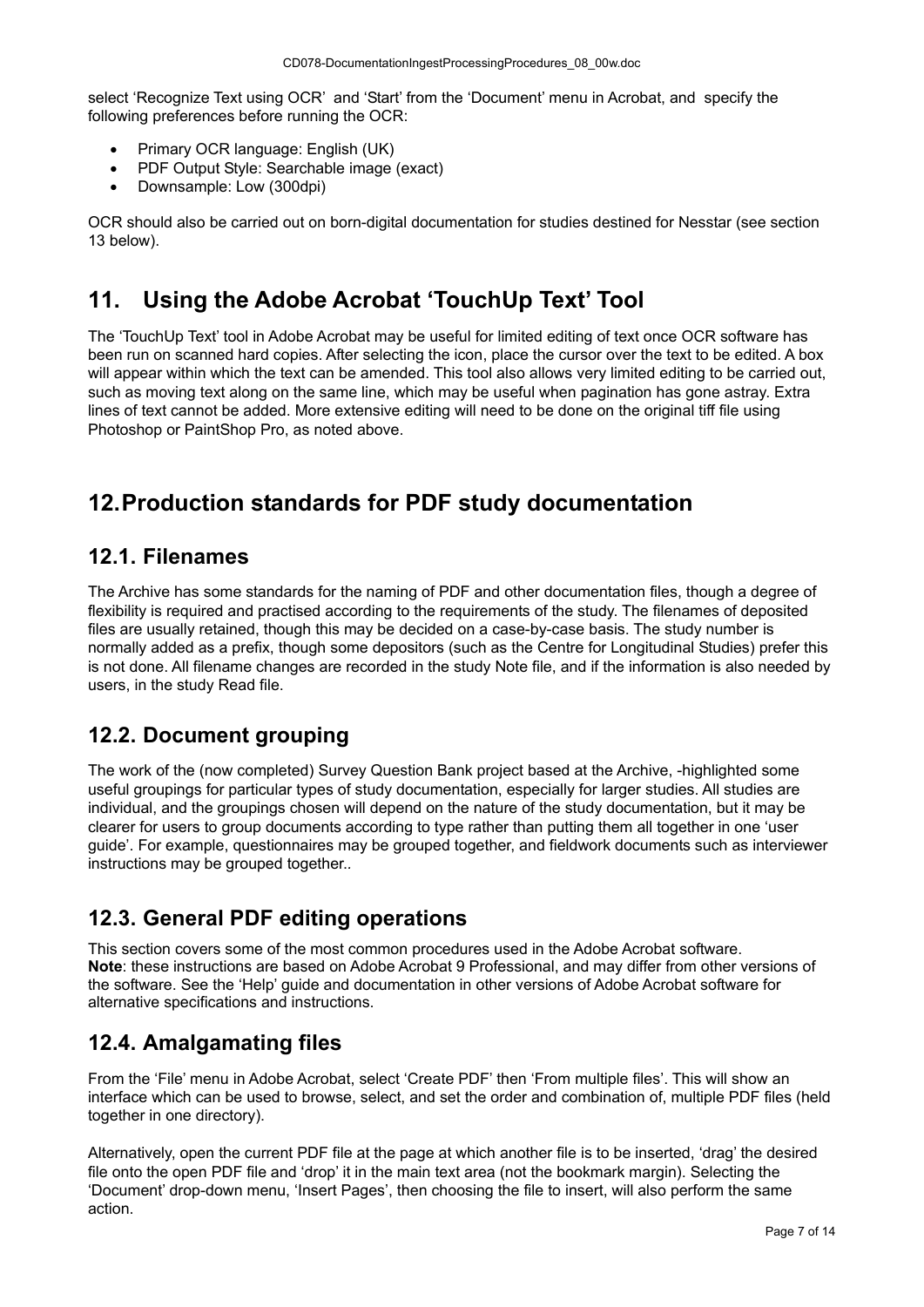#### <span id="page-7-0"></span>**12.5. Cropping**

The cropping tool utility is useful for editing documentation pages scanned from paper hard copies. Unwanted marks from document pages, e.g. dark margins or staple marks can be removed. To use the cropping tool, select the cropping icon from the toolbar, or 'Crop Pages' from the 'Document' menu. Draw a box around the area to be kept; anything outside the box will be deleted.

### <span id="page-7-1"></span>**12.6. Deleting/rotating pages**

Choose 'Delete Pages' from the 'Document' drop-down menu. A dialogue box will appear as a final prompt before the decision is made to delete a page. To rotate misaligned pages, select 'Rotate Pages' from the 'Document' drop-down menu.

### <span id="page-7-2"></span>**12.7. Moving pages**

To move pages around within a PDF document, click on the 'Pages' tab at the left-hand side. The images will appear in the left-hand section. Images can then be 'dragged' as necessary to a different location in the document.

#### <span id="page-7-3"></span>**12.8. Adding notes to PDF files**

Notes may be added to PDF documents by selecting 'Comments' and then 'Add Sticky Note' from the 'Tools' menu. A note can be added on any page by clicking the mouse and typing in the box that appears. Notes are sometimes used to draw users' attention to anomalies in the documentation, for example filenames and formats referenced that differ from those available from the Archive. Ingest processing staff should be aware the 'author' of the note will appear as the licensed owner of the Adobe Acrobat software, which will often be the login name of the staff member. This should be amended to 'UK Data Archive' by changing the 'Author' box entry under the 'General' tab in 'Properties', which may be accessed by clicking on the 'Options' tab within the open note.

# <span id="page-7-4"></span>**13. Enabling easy Nesstar text entry**

Where the study in question is destined for Nesstar, certain operations performed on the Adobe PDF file can make question text entry from PDF easier in the Nesstar interface. These include saving the file in the latest version of Adobe Acrobat (9.0 or above) and running Optical Character Recognition (OCR) on the file, even when it is born digital rather than scanned from hard copy paper format. To OCR a PDF file, go to the Document menu and select 'OCR Text Recognition' > 'Recognise text using OCR' and follow the instructions onscreen.

# <span id="page-7-5"></span>**14.Bookmarking**

All PDF documentation files should be 'bookmarked' to aid user navigation, whether they are in the format of a single user guide, or multiple volumes. The optimum density of bookmarking is obviously content-specific and depends on the length and section division of the document. Do not 'over-bookmark', which can be distracting for the reader. Any necessary amalgamation of files, or deletion/movement of pages within the PDF file should be carried out before bookmarks are added.

To create a bookmark in Adobe Acrobat, select the 'Bookmark' tab, along the left-hand side of the visible document screen. This will open a section at that side, in which the bookmarks will be created. Choose the 'Select' tool icon. The word(s) required on the document page (e.g. a heading) can be highlighted. Once this is done, press 'Ctrl+B', and the selected text will appear as a bookmark in the Bookmark pane. Alternatively, a new bookmark may also be created using the 'Edit' drop-down menu and selecting 'Add Bookmark'. The resulting bookmark text may be edited as necessary. However, if a blank bookmark is required for text to be typed in, press 'Ctrl+B' and an 'Untitled' bookmark will appear, which may be edited as necessary. Insert the bookmark text in 'sentence case' (upper case initial letters for all nouns, lower case for conjunctions, etc.). If numerous bookmarks have been inserted, remember to save the file regularly. Many files are now deposited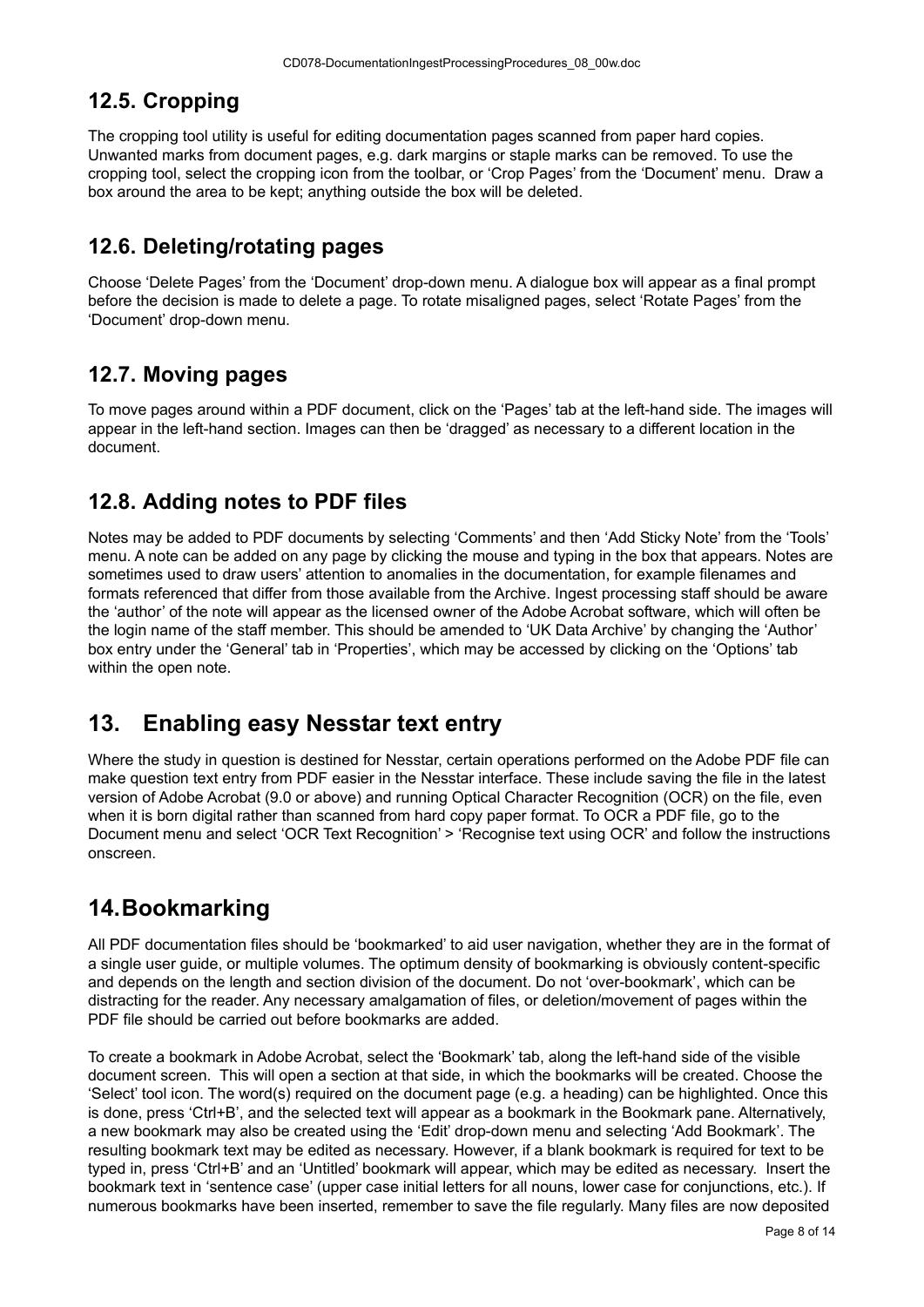in PDF format, often with bookmarks already added by the depositor. In many cases, these bookmarks have been created by the Adobe 'Distiller' plug-in, and may need - editing to conform to Archive standards. If the editing required is significant, recreating the bookmarks from scratch may be the easiest option.

# <span id="page-8-0"></span>**14.1. Setting bookmarks to 'Fit Page' magnification**

All bookmarks should be added with the document page set at 'Fit Page' magnification, which is the Archive standard. Note that if a bookmark is added whilst the page is magnified, that is how the bookmark will be set. Bookmarks that open with pages in an assortment of magnifications make for a very unprofessional appearance, and should be avoided. Files may arrive from the depositor with bookmarks set like this, in which case all bookmarks must be reset to 'Fit Page'. Remember to proof-read bookmarks thoroughly: there is no facility within Adobe Acrobat to spell-check them.

### <span id="page-8-1"></span>**14.2. Hierarchical bookmark structures**

For documentation associated with quantitative studies, bookmarks should be 'nested' within a hierarchical structure. As a general rule, if the document contains a comprehensive contents page, the titles of the bookmarks and their hierarchical structure should reflect that. When all bookmarks have been created, the hierarchy should be closed leaving just the top bookmark visible (normally 'User Guide'). However, there are some special cases where the depositor's preference is that the bookmark hierarchy is left extended with major section bookmarks visible.

For documentation associated with qualitative data collections, it is preferred that the bookmarks hierarchy is also left extended with major section bookmarks visible. See section 8 below for details.



*Example of a hierarchical bookmark structure*

### <span id="page-8-2"></span>**14.3. Setting the final PDF document properties**

Document properties should be set so that the PDF document opens with the bookmarks panel visible, and so that the correct document metadata (now routinely read by internet search engines such as Google) settings are present. In addition, if a Document Title is added and the file saved in Acrobat version 9 or later, the latest zipdiss12 labelling program will automatically pick up the title to add to the 'makelbl' program file list.

To do this, go to the 'File' menu and select 'Document Properties' and add the following settings:

Under the 'Description' tab, add a suitable document title in the 'Title' box, such as 'General Household Survey Questionnaire 2005'. Under 'Author', add 'UK Data Archive', or if the PDF file has been created by the depositor prior to deposit, the original organisation name should be used. Current practice is to leave the subject field blank, though this may change as metadata becomes increasingly important in the future.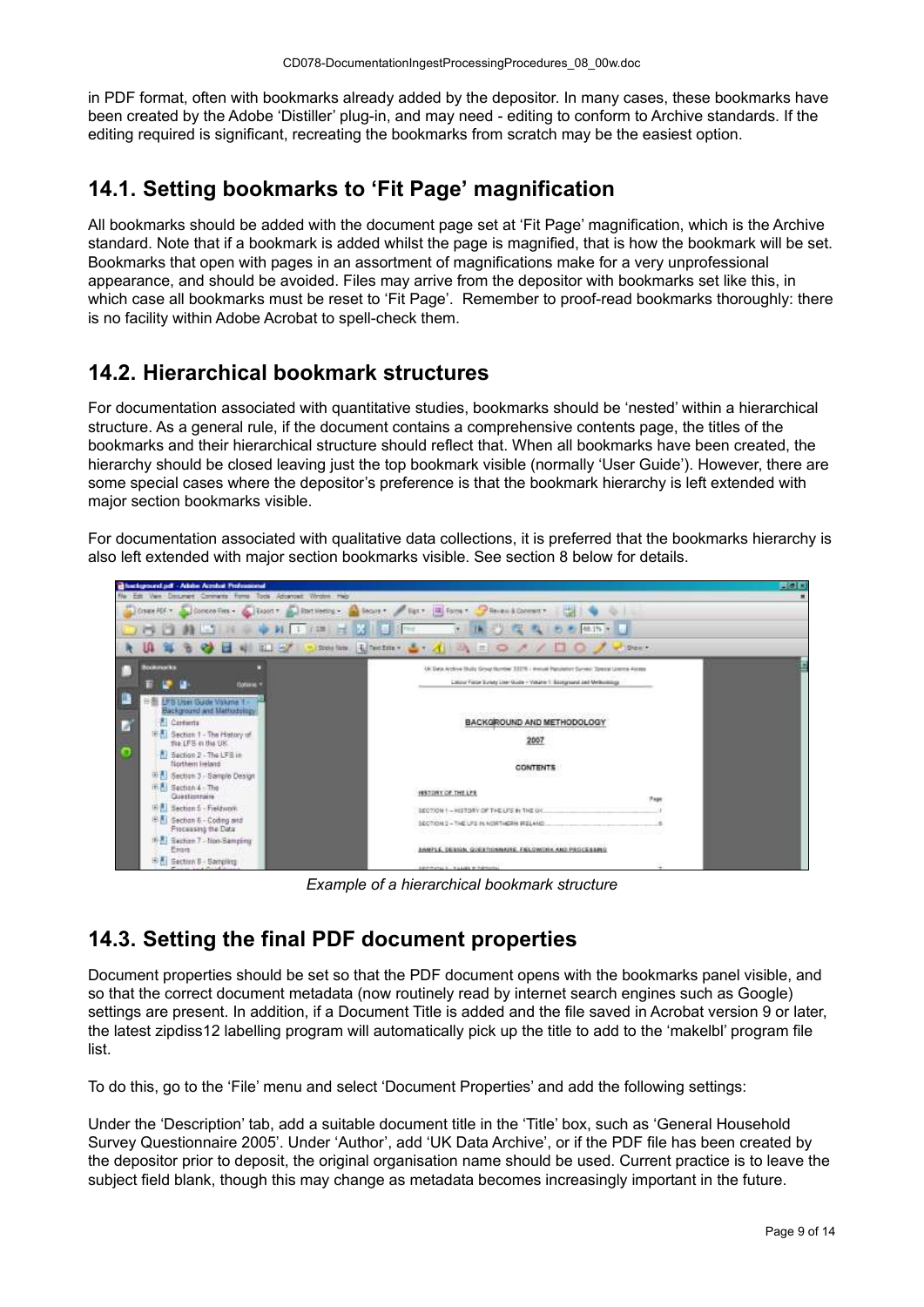Under the 'Initial View' tab, to ensure that the document opens with the correct magnification and that bookmarks are displayed, the following items should be checked:

- Show: 'Bookmarks and Page'
- Page Layout: 'Single page'
- Magnification: 'Fit Page'
- Window options: 'Centre Window on Screen'.

For qualitative data collections where a user guide has been created from a combination of files, the bookmarks hierarchy should be left extended with major section bookmarks visible. This helps users to see at a glance the contents of the user guide, as given in the example from study 6429 below. The header page information described section 14.2 below may also be seen in situ here.

*Bookmark hierarchy example (from study 6429)*



# <span id="page-9-0"></span>**15.Adding headers to documentation (branding)**

# <span id="page-9-1"></span>**15.1. Background**

Google and similar web searches now return results that include searchable PDF documents. If a search results in a 'hit' on a document in the Discover catalogue on the UKDS web site, it may not be obvious to the searcher that the document is part of a study held at the UK Data Archive.

Therefore, where possible, an informative header should be included to 'brand' the first page of each PDF file as part of the UKDS study documentation. (The principle is similar to the addition of a header to qualitative interview transcripts.) This policy applies whether the documentation consists of one file or multiples. Note that the presence of an Archive header does not imply any claim on copyright, which remains with the original document copyright holder. It is merely a branding device used to aid web searchers and identify a component of the Archive collection.

#### <span id="page-9-2"></span>**15.2. Exceptions**

There are some occasions where branding with suitable headers may not be possible or desirable.

- **Where the depositor has specified particular requirements for documentation,** including bookmark formats and the retention of file names (see also section 9.2 above)
- **'Locked' (password-protected) PDF files where no editing is possible.** Some PDF files may have been created with a high level of security, which limits user options. Unless the password to 'unlock' them is available, neither headers nor bookmarks can be added. This may occur when, for example, the PDF file has been created on behalf of the depositor by a secondary survey contractor. All reasonable efforts should be made to obtain either a Word version of the PDF file, an 'unlocked' copy of the PDF file, or the password. If this proves fruitless, it should be recorded in the study Note and Read files as appropriate that the file was unable to be edited and so it has not been processed to the usual Archive standard.
- **The depositor objects to the presence of an Archive header in their documents.** Most depositors will not mind a discreet header, but if a request to remove it is received, this should of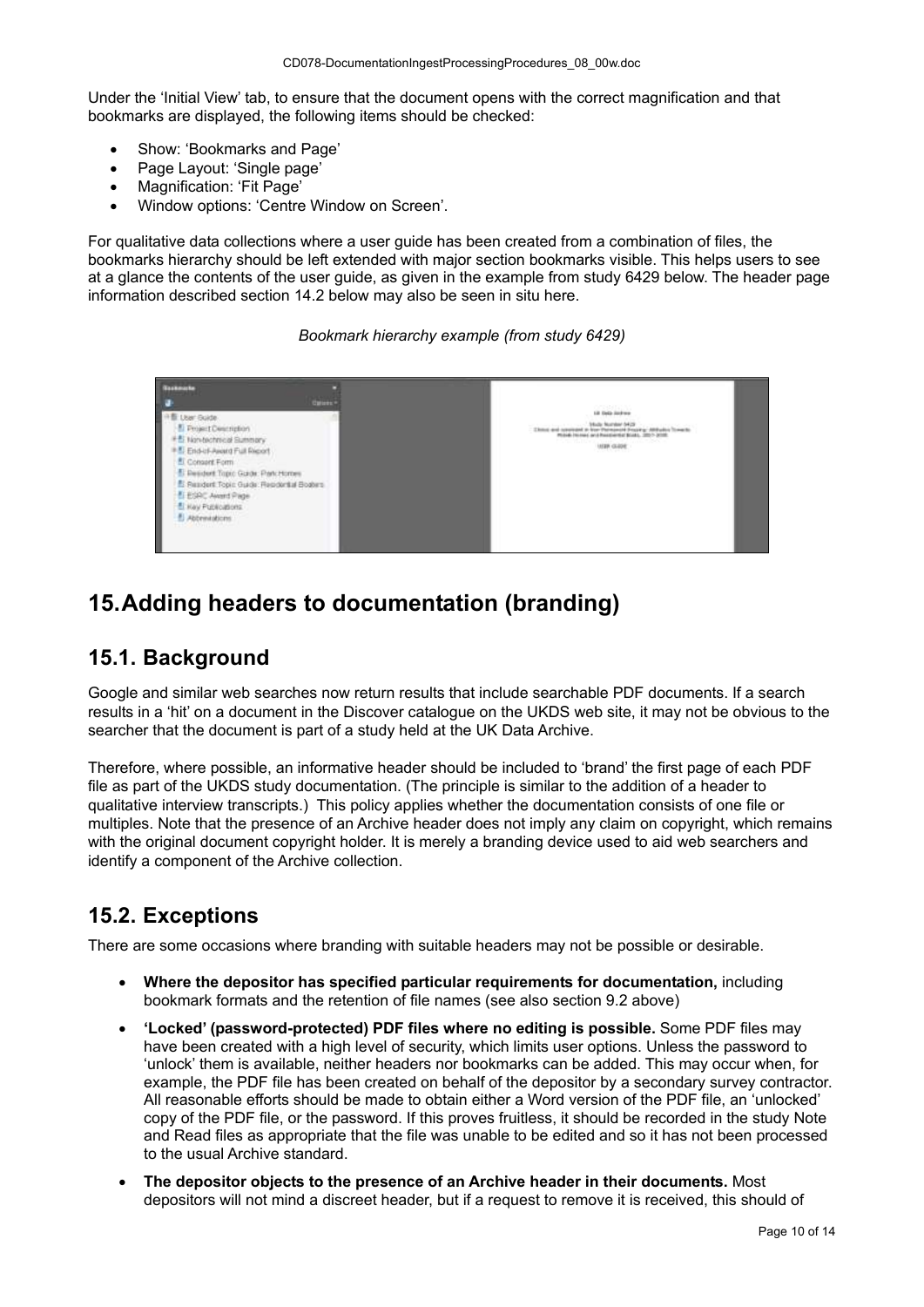course be done. The files should be edited accordingly and replattered. The depositor's objection should be recorded in the Note file for future reference, and the Data Curation Manager informed.

- **Software used for documentation file creation limits or precludes header creation** (e.g. Windows Help (.hlp) files).
- **For qualitative data collections, a separate header page may be used** rather than the addition of a header to the first document page. However, this depends on the nature of the collection and is only likely to be of use where several small disparate documents are to be combined into a user guide. An A4-size header page template is available for ingest processing staff to use. (See also section 13.2 above on bookmark hierarchies.)

#### <span id="page-10-0"></span>**15.3. Adding headers to Word documents**

Where documentation is received in Word or RTF, the addition of a header may be done relatively easily. First, make a copy of the original to work on (the depositor's original should remain as received without header). The copy file will need to be saved once the header is added before it can be converted to PDF, which is another reason for working on a copy rather than the original. If under any circumstances the original is used, ensure that the header is removed from it once the resulting PDF file has been checked.

These instructions are for Word 2010 and current versions – other versions may differ:

- Open the document in Word
- Click the header and the 'Header and Footer' tools tab will open
- To add the header to the first page only, tick the 'Different First Page' box.
- In the header area of the document, add the study number and title in the following format:

UK Data Archive Study Number 5640 – General Household Survey, 2005

#### **Style Specifications:**

- Font: Verdana, normal (i.e. no bold or italics)
- Size: 8pt (large enough to be legible and small enough to be unobtrusive)
- Justification: centred, and at the top of the header box, so that it is suitably distinct from the text in the body of the document.
- Ensure that there is a spaced hyphen between the study number and the study title.

This style has been agreed as an Archive standard, and should be used. However, it is possible that this style may cause display problems depending on the document. For example, if the header text appears too near the first line of the document text, the page margins can be adjusted (see Page Setup box above) to move it further away. Also, if the document design means that there is a dark background at the top, or other headers are present, the information may be added as a 'Footer' instead.

When the header has been added, save the document copy, and make any other adjustments deemed necessary before creating the PDF file according to normal documentation procedures. The PDF copy must be checked to ensure that header transfer has been successful. If so, the Word file copy may be deleted.

### <span id="page-10-1"></span>**15.4. Adding headers to Adobe PDF documents**

Where no Word or RTF copy is available, the header may be added within the PDF document.

Note: these instructions are based on Adobe Acrobat version 9 Professional (it is possible to add headers in versions 6.0 Standard onwards). The procedure is as follows:

- Open the PDF file
- Go to 'Document' on the top menu, then choose 'Headers & Footer', then (usually) 'Add' from the selection of 'Add', 'Update' or 'Remove'. If there is an existing header or footer, a further prompt will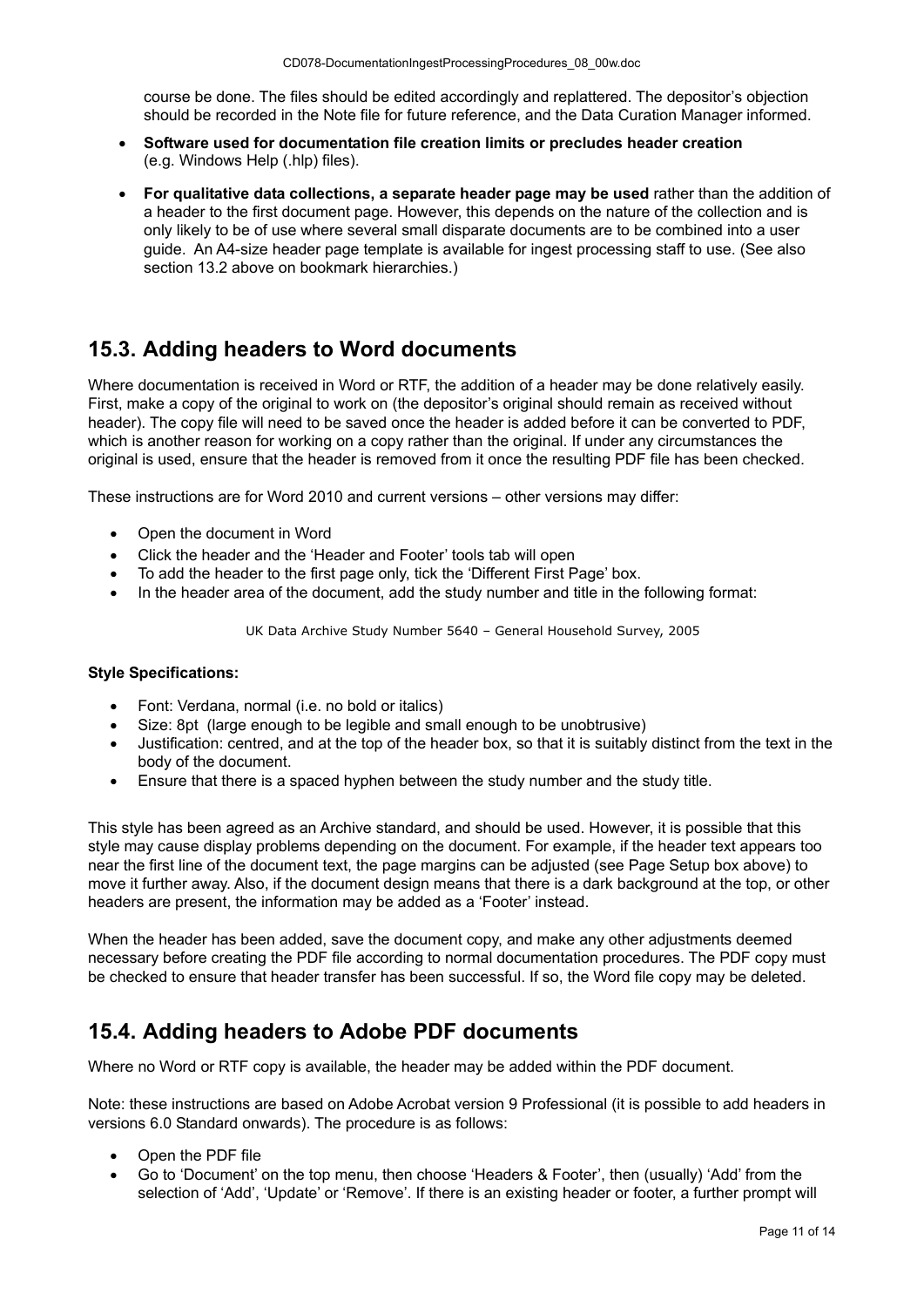then appear to 'Add new' or 'Replace existing'. Usually, 'Add new' will be the option of choice. Once this is selected, the following box will appear:

| <b>Rend</b><br>Name: Arial                                                 | $+3x + 1$<br>$\cdot$ $\frac{17}{16}$ = | Magin Brown<br>Time D.S.<br><b>Sottom</b><br><b>Jos</b><br>껿 |
|----------------------------------------------------------------------------|----------------------------------------|--------------------------------------------------------------|
| Appearance Dotlors<br><b>CONTRACTOR</b><br>Left Header Text                | Center Header Test                     | $Bap = 1$<br>뵢<br>im il<br><b>Want Freader Text</b>          |
| Left Fourer Text                                                           | Center Footer Text                     | <b>Right Footer Text</b>                                     |
| <b>Visert Ruge Number</b><br>Provinse<br>관 <i>해</i> 14<br>r<br>Frever Page | <b>Insert Date</b>                     | fugichlanten and Date Formatic<br>Page Tange Options         |
|                                                                            |                                        | Version 1.1, September 2005                                  |
| ALC: UN<br>--------                                                        |                                        | 1                                                            |

- Select the following font settings:
	- Font: Verdana, size 8
	- Margin (Top): 0.5 (may be adjusted to 0.2 or 0.1 if another header is present)

Add the required header text into the 'Center Header Text' box to ensure central justification. The text wrapping does not matter here, as it will appear in one line on the page.

Click on the 'Page Range Options' hyperlink, select 'Pages from', and adjust the range to show '1' to '1', so the header will appear only on the first page). **Note that 'All Pages' is the default option - if this is not reset, the header will appear on every page and will need to be removed and then the process started again to add the correct header to the first page.**

Click OK and then view the header as it appears on the first page. If alterations need to be made, repeat the process. The position on the page can be adjusted within the 'Margin' (Top) section as necessary.

Once the header is correct and added to the first page, check the display in the Adobe PDF window. Then, you can either click OK for one file, or use the 'Apply to Multiple' button (new in Adobe 9) to add the same header to the first pages of other PDF documentation files. Follow the onscreen instructions to select files and do this – ensure that the 'Do not save files' button is **not ticked** or the headers will be lost.

Note: it is possible to save settings in Adobe Acrobat based on a basic header creation, for addition to subsequent documents. Obviously, the study number and title will need to be edited according to the study, but settings such as header on the first page only, and font and font size can be saved so that they do not need to be reset on each occasion.

#### <span id="page-11-0"></span>**15.5. Adding headers to other documentation formats**

#### **Excel**

Header information will only display in printed Excel files, not in the normal spreadsheet view, which rather defeats the object of adding a header for these purposes. As it is currently unlikely that a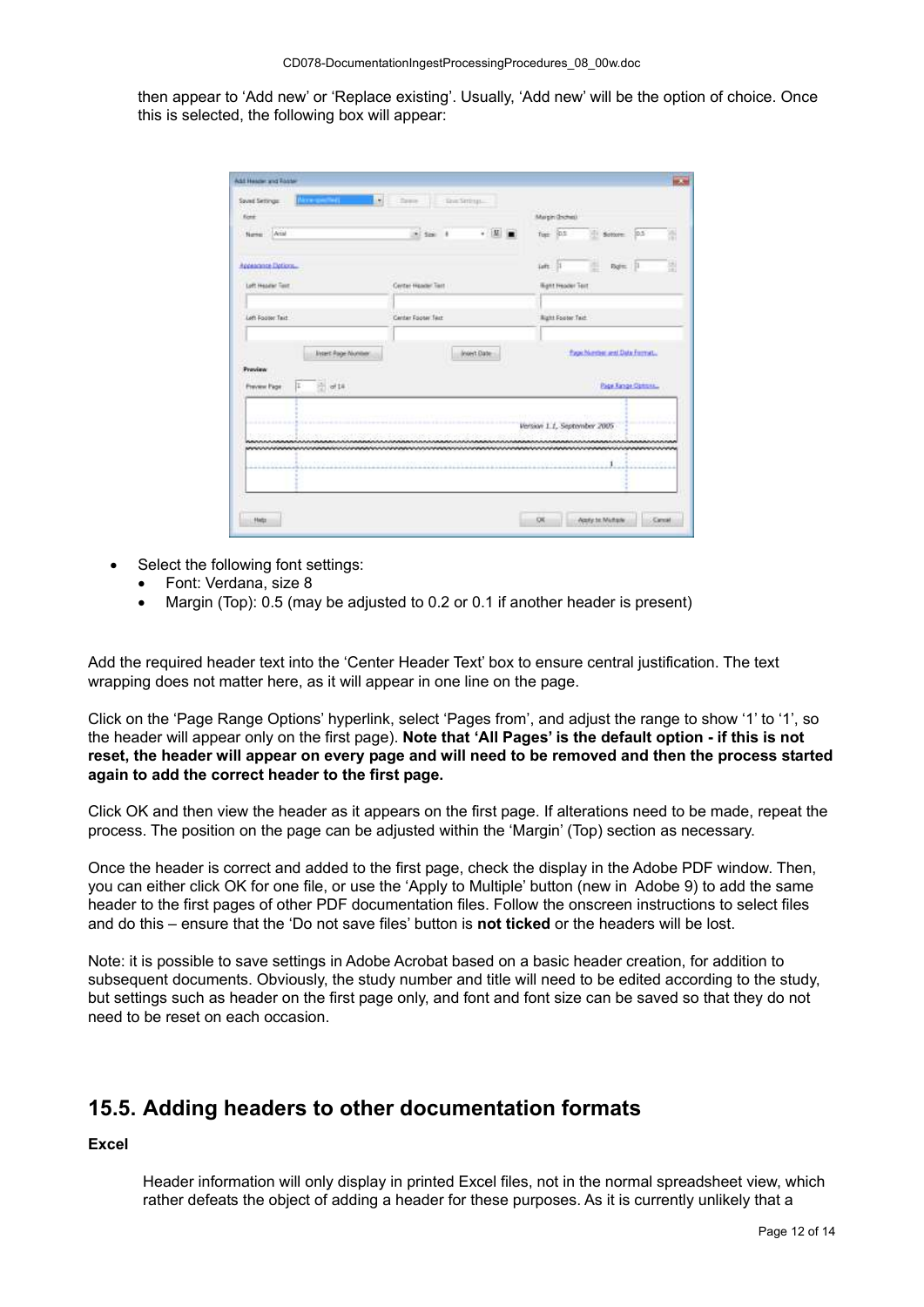Google web search will pick up an Excel file, adding a header should depend on the nature of the Excel file. If it possible to identify the file as part of Archive documentation in some form, it should be done. For an example of how to do this, see the Excel file 5640\_changes\_2004\_to\_2005.xls included in the GHS 2005 documentation.

#### **Powerpoint**

Documentation may occasionally include Powerpoint presentations, for example, the Family Resources Survey (FRS). It may be possible to create PDF files from Powerpoint, but the same principles should be applied to these as to the Excel files, i.e. header addition should depend on the nature and contents of the file.

#### **HTML**

It may not be possible to add header information to .html documentation pages, but again this depends on the nature of the file. Procedures for dealing with .html documentation are currently in development.

#### **Software package files (e.g Windows .hlp)**

Header addition is unlikely to be possible.

### <span id="page-12-0"></span>**16. Special Licence Data Dictionary documentation**

This section covers Special Licence Data Dictionary processing only. For full guidance on all aspects of Special Licence study processing, see document *Quantitative Ingest Processing Procedures* Note that this guidance is likely to change during late 2013/early 2014 as new ingest processing scripts are developed.For standard End-User Licence (EUL) SPSS-format studies, top-line variable frequency distributions for each data file are usually added to the catalogue record from the DDI-XML files created by the data processing script. However, according to Office for National Statistics (ONS) preference, this is not done for ONS Special Licence Access (SL) studies. For consistency, this practice has also been extended to SL studies sourced from depositors other than ONS. However, in response to user requests for more information on the contents of SL studies as opposed to their corresponding EUL versions, it has been agreed that the Archive Data Dictionary file(s) for SL studies should be converted to PDF so that they will be visible with the other study documentation files via the catalogue record. This will provide variable information, though not frequencies. Therefore, for SL studies, the Archive Data Dictionary file created in RTF format by the processing script is converted to PDF format and added alongside the other PDF documentation. Note that a study with more than one SPSS data file will have separate data dictionaries for each file.

The generation/conversion procedure is as follows. For details of processing script functions and outputs, and other data processing details, see the documents *October 2005 Processing Script Procedures (not currently a controlled document due to ongoing script development) and Quantitative Data Processing Procedures:*:

- 1. Generate the Archive Data Dictionary/ies via the data processing script as normal.
- 2. Convert the resulting RTF Archive Data Dictionary file(s) to Adobe PDF, and name it/them as follows: #### <filename> Archive Data Dictionary.pdf (where #### is the study number, and <filename> is the individual file name that will differ for each separate SPSS file).
- 3. If the study contains more than one file, the resulting PDF converted data dictionaries may be combined into one PDF document. However, if the combined file size will be >10mb, they should be left as separate files.
- 4. Add header and bookmarks as for other PDF documents, and set to 'Fit Page', etc. as normal (see section 6.3 above).
- 5. Add the document(s) to mrdoc/pdf/ alongside the other documentation files, and delete the mrdoc/allissue directory and contents, as the RTF data dictionary file(s) is/are no longer needed.